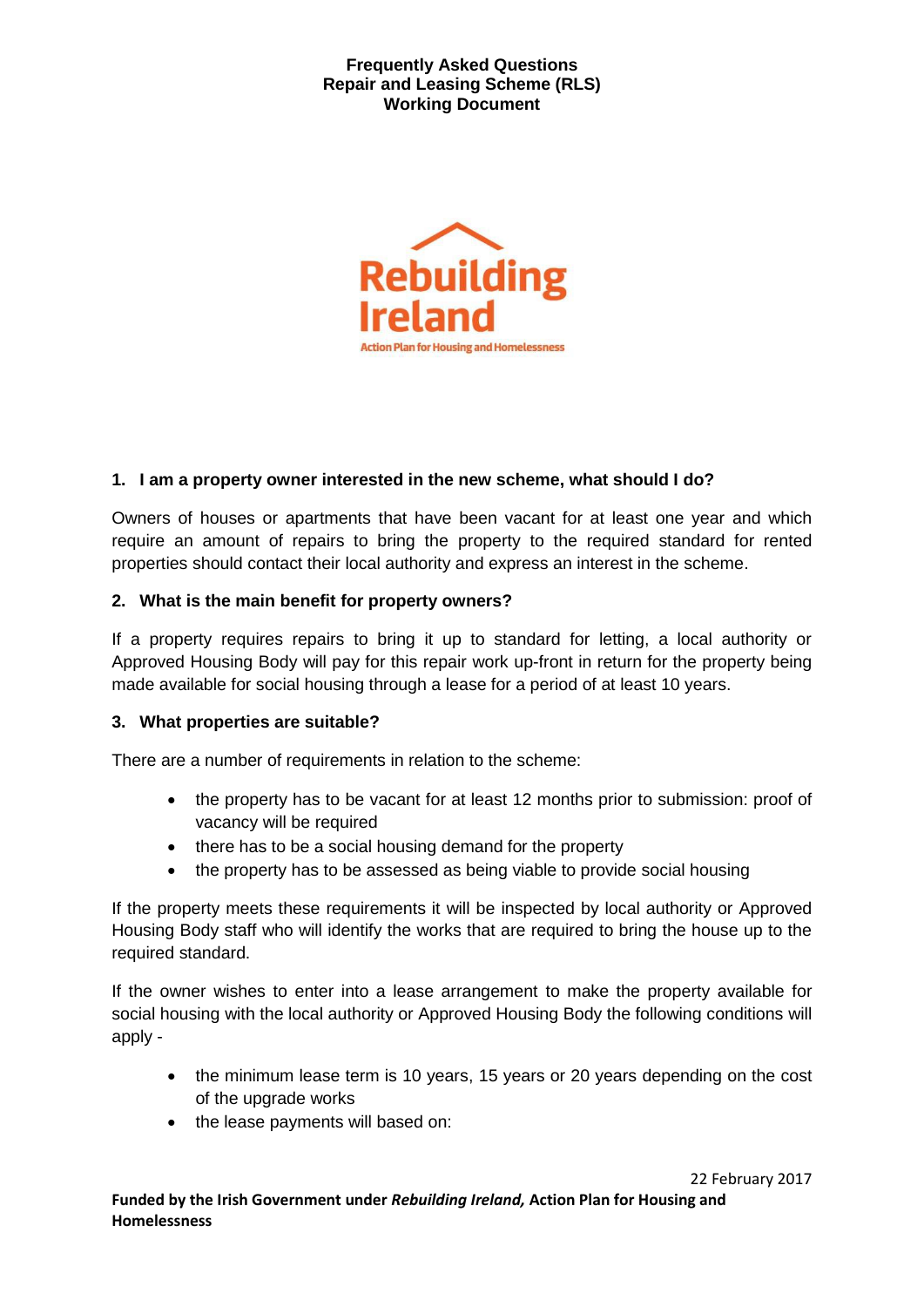- o the general terms of social leasing which is set at 80% (85% for apartments) of the current market rental rates in the property location
- o a further adjustment to the lease payment to off-set the cost of the repair/upgrade work until the cost of the work has been repaid

the scope and cost of the works required to meet the Standards, and the recoupment of the works cost through the lease payments, will be agreed between the owner and the local authority/ AHB.

## **4. What is the minimum standard required?**

Each local authority will set out its own specific requirements for properties. However, the following will apply in all areas:

- o Properties must be in good structural condition and will be subject to inspection by the local authority or the AHB.
- o Properties must be compliant with the **Housing (Standards for Rented Houses) Regulations 2017** (see link [http://www.housing.gov.ie/housing/private-rented](http://www.housing.gov.ie/housing/private-rented-housing/inspections/minimum-standards-rented-accommodation)[housing/inspections/minimum-standards-rented-accommodation](http://www.housing.gov.ie/housing/private-rented-housing/inspections/minimum-standards-rented-accommodation) )
- $\circ$  BER certificates will be required for all properties. Minimum BER criteria may apply in some local authority areas.

Property owners will also be required to prove ownership of the house and tax compliance. It will be the responsibility of the owner to ensure that they consult with their finance/mortgage provider and get consent to enter into a leasing arrangement, if required.

# **5. What will the role of Approved Housing Bodies (AHBs) be?**

Approved Housing Bodies (AHBs) will be working with local authorities and property owners by both identifying properties and working with property owners to bring the properties up to the required standard.

AHBs may sign lease arrangements with property owners, on behalf of and with the agreement of local authorities. These properties will then be managed by the AHBs on behalf of the local authorities. The tenants who will occupy these properties will be social housing tenants.

## **6. Who will inspect the property?**

If the property is deemed to be suitable for social housing and in an area where there is demand for social housing, the local authority or AHB will arrange for a site visit of the property to determine the condition of the property and asses the level of repairs that may be required to bring the property to the required standard.

At the end of the site visit, the local authority or AHB will provide the property owners with a checklist list based on the Standards for Rented Houses (see above).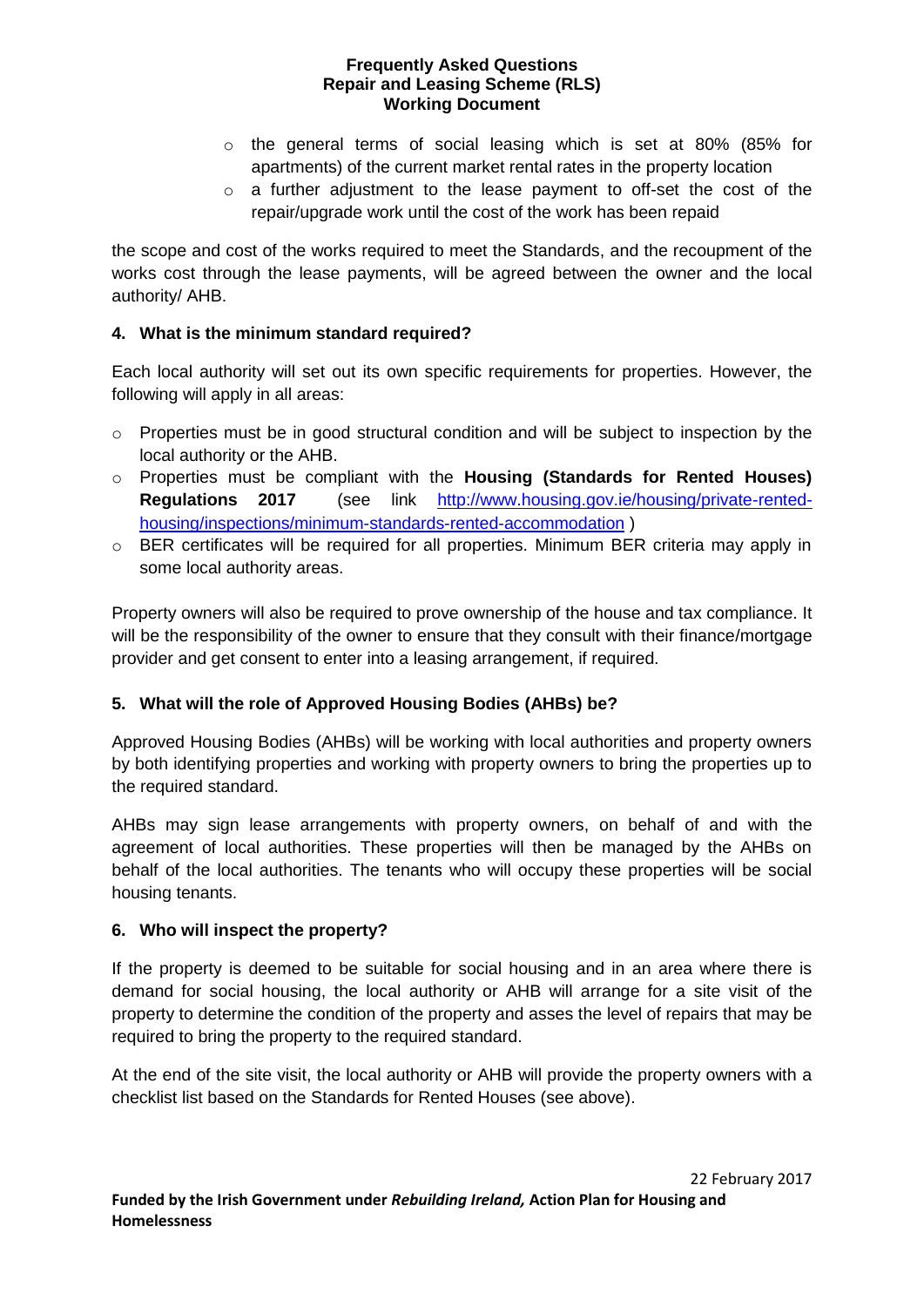## **7. Will the property owner have to arrange a contractor to complete the work?**

If the property owner wishes to make the property available under a lease arrangement with a local authority or AHB, then both parties sign an Agreement to Lease. This signals the property owner's agreement to the length of the lease arrangement, the market rent of the property and a schedule of the works required.

There are two options for the completion of the necessary works.

- **A. Property owner arranges a contractor, or**
- **B. Local Authority/AHB engages a contractor**

## **Option A:**

Following the initial site visit by the LA or AHB, the property owner will be responsible for the preparation of a schedule of works and must then arrange for a quote for the works and this must be agreed with the Local Authority/AHB before work begins. The works of repair and refurbishment are to be carried out by an approved contractor who is fully tax compliant and has furnished all necessary evidence of same to the LA or AHB as required.

On completion of the works, the property owner should arrange for an invoice from the contractor and present this to the Local Authority/AHB. The Local Authority/AHB will arrange for a site visit to the property and if all works have been carried out to the standard required, the Local Authority/AHB will provide the property owner with the agreed amount to settle the invoice. Proof of payment to the contractor must be provided to the Local Authority/AHB within 10 working days.

# **Option B:**

For property owners who may not be in a position to engage a contractor, the repair works may be carried out by, or on behalf of, the Local Authority/AHB. In advance of the works commencing the property owner will be required to complete a Homeowners Agreement and License which gives authority to the Local Authority/AHB to conduct works on the property.

## **8. Is there a maximum value of works allowed under the scheme?**

The purpose of the initiative is to restore suitable properties to the required standard for long-term leasing as outlined in No. 4 above. The local authority or AHB will agree with a property owner the specific works and associated costs on a case by case basis having regard to the condition of the property. Not all properties will require significant works to bring them up to standard. However it is recognised that others, especially those that may have been vacant for a longer period, may require more extensive repair. The maximum costs of repairs allowable under the initiative will be €40,000. As the property owner is paying for these repairs through an offset against rental income, it is in the interests of the property owner that repair costs are not excessive.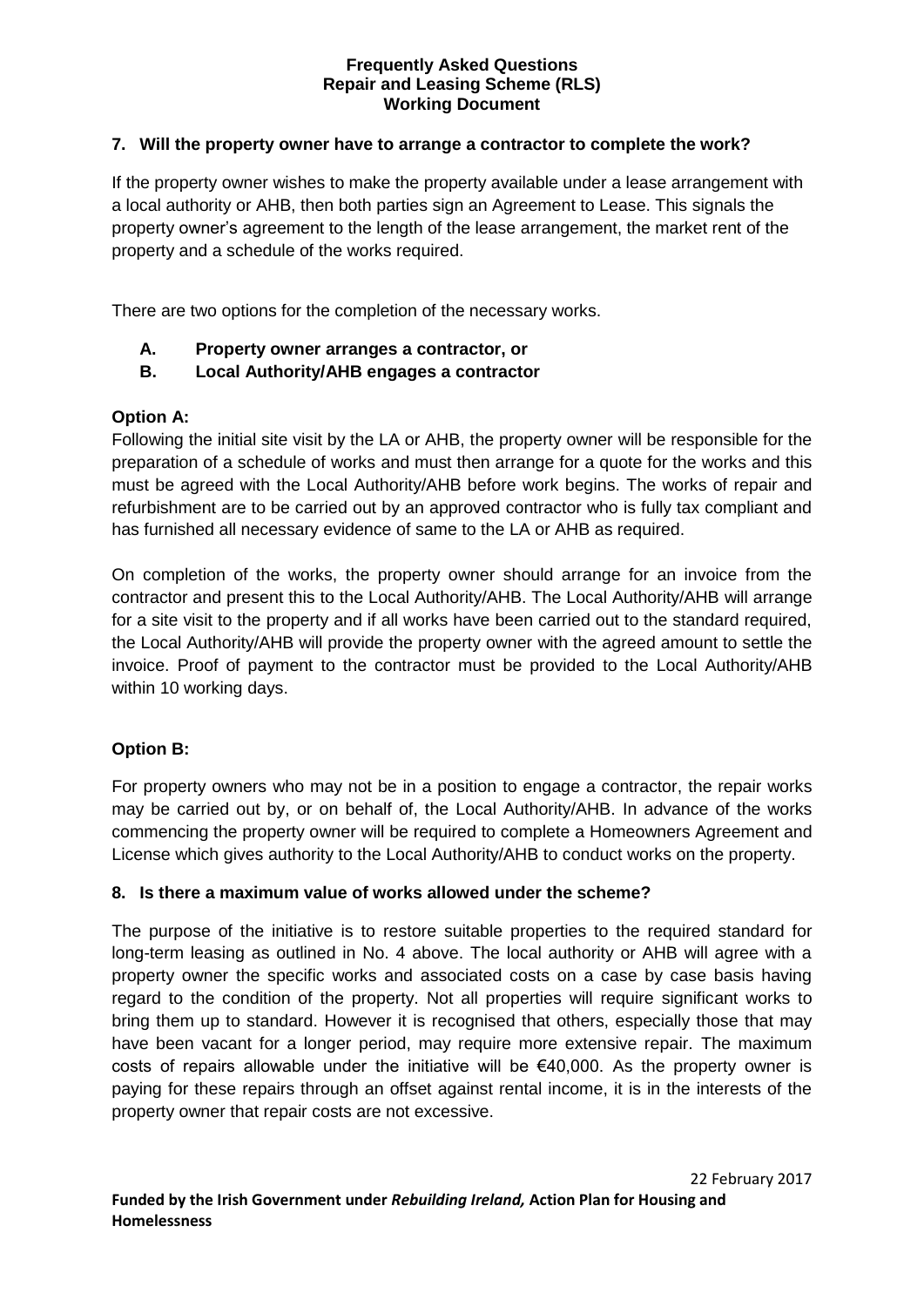## **9. Is the property required to be furnished?**

All properties that are leased under the Social Housing Current Expenditure Programme (SHCEP) must be furnished and include certain appliances. Market rent is typically agreed on the basis of a furnished property. The furnishings and appliances provided within a property are a factor in agreeing the market rent level. The cost of providing the necessary furniture may be included in the ceiling cost of  $€40,000$  subject to agreement with the LA on what furniture is required, appropriate costs and evidence of purchase receipts. In some cases where works are being carried out by a contractor it may be possible to request a "furniture pack" as part of the contract.

The list below is an indicative guide to the furniture that is required:

a. All rooms or parts of the property must have an appropriate floor covering. All windows should have appropriate window coverings e.g. blinds and/or curtains.

b. Each bathroom/en-suite should include a bathroom cabinet and the shower unit should have an adequate shower screen. Floor coverings should be water resistant.

c. Each bedroom should include an appropriate sized bed for that room. Each bed should include a minimum of a bed base and a mattress. One wardrobe (integrated or free standing) per room should be provided as a minimum.

d. The dining area should have a table and an adequate number of chairs to suit the expected occupancy level. The living area should include a minimum of a suite of furniture appropriate to the room size.

e. The kitchen should include the following items as a minimum:

- A cooker/oven and 4 ring hob
- Fridge-freezer unit or separate fridge and freezer
- Washing Machine(a dryer may also be required in some circumstances)
- Cooker hood or an extractor fan.

## **10. What can the property owner expect to receive in rent?**

Rents will be agreed through negotiation with the LA/AHB. The maximum rent to be agreed under the terms of social leasing will be 80% (85% in the case of apartments) of the current market rent. Rent reviews will usually take place every three or four years.

The cost of the repairs shall be offset against the agreed rental payment until the value of the works is repaid. The LA/ AHB will agree with the property owner on a case by case basis what the appropriate offset period will be including interest on the capital amount advanced. These arrangements may include scenarios whereby the offset is by way of a rent-free period; a consistent reduction over the duration of the lease or a term which is scaled against the duration of the lease as in the table below.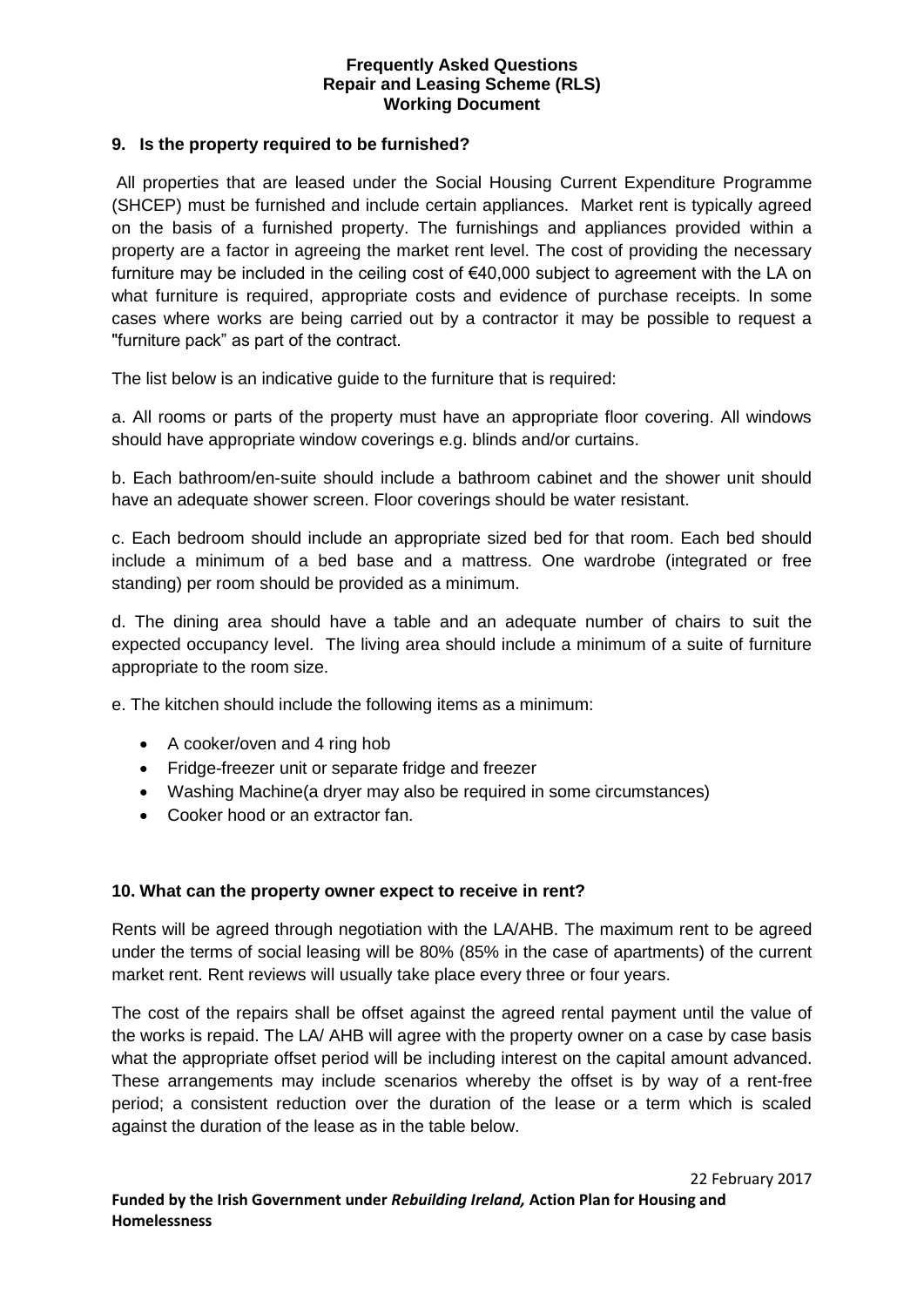| <b>Cost of repairs</b> | <b>Minimum duration of lease</b> | Offset to be cleared by |
|------------------------|----------------------------------|-------------------------|
| Up to 10,000           | 10 years                         | Year 8                  |
| Up to 20,000           | 15 years                         | Year 12                 |
| In excess of 20,000    | 20 years                         | Year 15                 |

Overall, the benefits of the long-term lease arrangement to the property owner include -

- guaranteed rent
- Avoid losing rent during vacant periods
- No dealing with tenants and day-to-day maintenance
- No need to collect rent or finding a new tenant
- Avoid advertising costs

## **11. What is the minimum length of a lease?**

The minimum length of the lease is ten years. Depending on the value of the repairs, the Local Authority/AHB may require the lease period to be up to 20 years. This will ensure that the value of the repairs is repaid in a gradual fashion. See table below.

| <b>Cost of repairs</b> | <b>Minimum duration of lease</b> | Offset to be cleared by |
|------------------------|----------------------------------|-------------------------|
| Up to 10,000           | 10 years                         | Year 8                  |
| Up to 20,000           | 15 years                         | Year 12                 |
| In excess of 20,000    | 20 years                         | Year 15                 |

## **12. How is the cost of the repairs repaid?**

The LA/ AHB will agree with the property owner on a case by case basis what the appropriate offset period will be. These arrangements may include scenarios whereby the offset is by way of a rent-free period; a consistent reduction over the duration of the lease or a term which is scaled against the duration of the lease as in the table below.

The LA/ AHB will agree with the property owner on a case by case basis what the appropriate offset period will be.

# **13. Who will be responsible for maintaining the property?**

The owner will retain responsibility for structural insurance, structural maintenance and structural repair. The owner will retain responsibility for the payment of the management of company service charge (usually apartments only), and any other charges for which the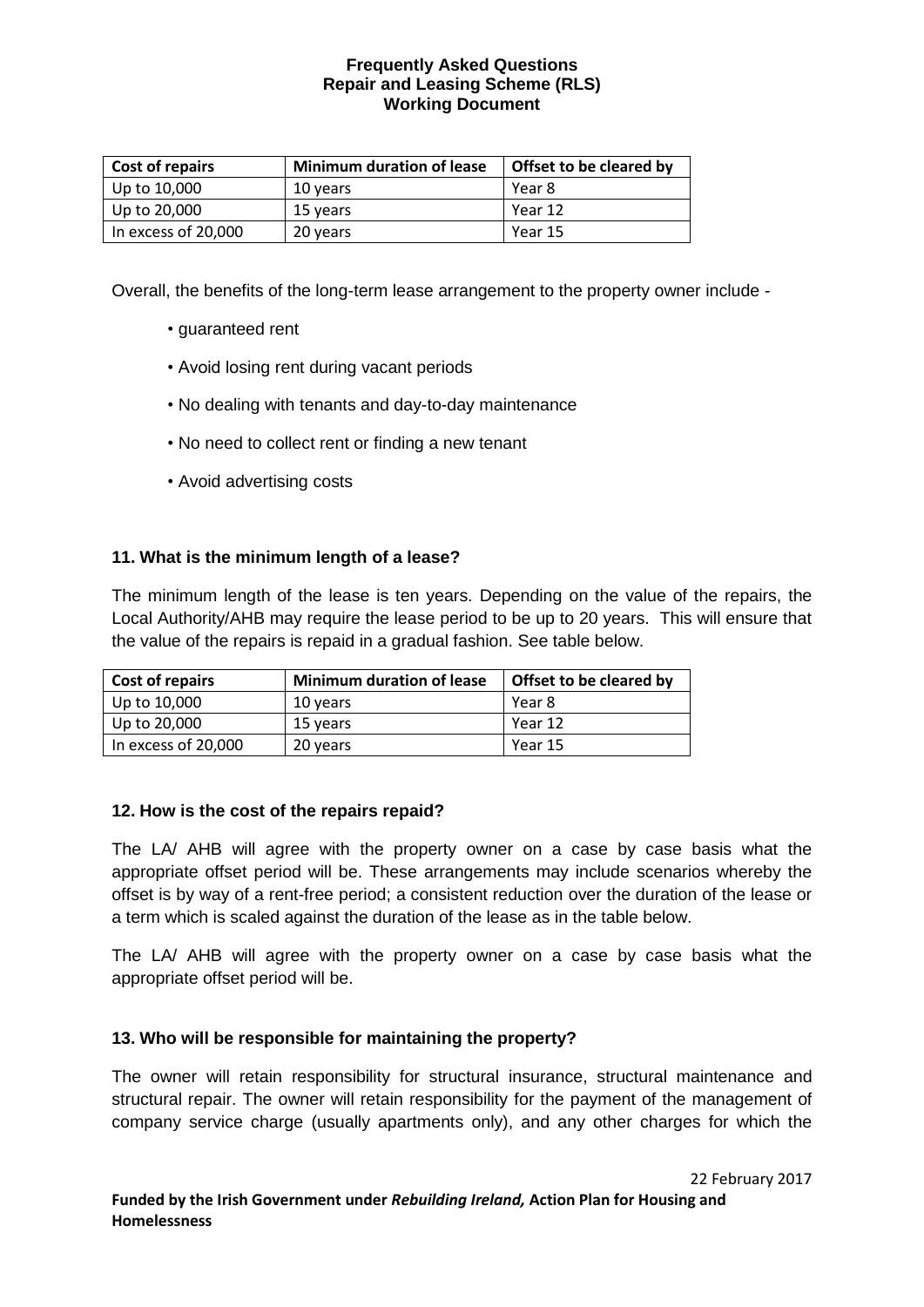property owner is liable e.g. Local Property Tax and Non-Principal Private Residence charge.

The local authority or AHB will manage and provide support to its tenants. The local authority or AHB will maintain the property internally for the term of the lease.

Properties will be returned to the property owner in good condition at the end of the lease term, subject to normal wear and tear. In some instances the property owner may agree with the local authority to include an 'option to purchase' as a condition of the lease. This gives the local authority the option to buy the property during the term of the lease. Both parties must be in agreement to include this condition and the specific terms can be negotiated.

It will be the responsibility of the property owner to ensure they consult with their finance provider and to get consent to enter a leasing arrangement, if required.

# **14. Will the property owner be the landlord?**

No. The properties acquired under this arrangement will be offered by the local authority or the AHB as accommodation to households who have been approved by the local authority for housing. Tenants will sign a tenancy agreement with the local authority or the AHB. These houses will not be available to private tenants.

## **15. Will these units be available to HAP and RAS tenants?**

No. While these properties will be offered by the local authority or the AHB as accommodation to households who have been approved by the local authority for housing, tenants will sign a tenancy agreement with the local authority or the AHB. These houses will not be available to private tenants .

## **16. What if I want my property back before the end of the lease term?**

Under the long term lease arrangement, the lease term will be for a minimum of 10 years.

In all cases a clawback clause will be included in the lease agreement if the property is withdrawn or becomes unavailable before the end of the offset period of the lease. This is to ensure the value of the works already paid for by the Local Authority/AHB is fully repaid with the appropriate interest amount.

## **17. Can I sell the property during the term?**

Under the long term leasing arrangement the property can be sold by the property owner during the term, on the condition that the lease agreement is transferred to the new owner and the local authority or AHB are notified in advance.

## **18. What happens if the tenant damages the property?**

Under the long term leasing arrangements the property will be returned to the property owner at the end of the term in good repair order and condition, save for fair wear and tear.